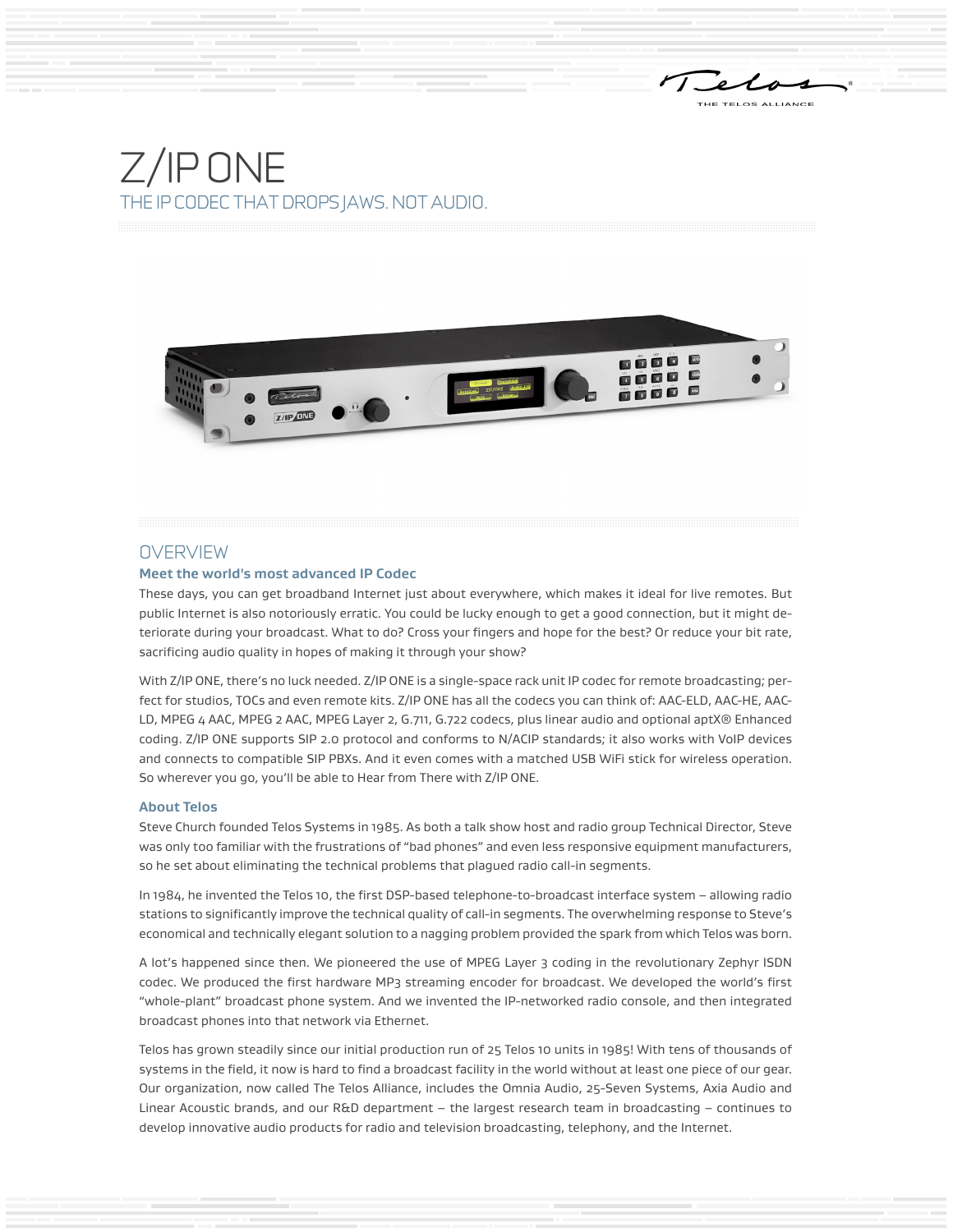### Z/IP ONE: THE IP WAY TO HEAR FROM THERE

With Z/IP ONE (the "Z/IP" stands for "Zephyr IP"), you don't have to compromise audio quality for a solid connection. Z/IP ONE helps you get the best possible quality from public IP networks and mobile data services — even from connections behind NATs and firewalls.

#### **Z/IP ONE Provides Superior Audio Quality**

To make certain your remote broadcast has excellent audio quality even when IP connections are not-so-excellent, Telos engineers employed a new codec based on low delay AAC. It's called AAC-ELD (Advanced Audio Coding-Enhanced Low Delay), and it produces excellent fidelity at low bitrates with nearly inaudible loss concealment and very little delay. Standard highperformance codecs are a part of the Z/IP ONE toolkit as well, such as AAC-HE, AAC-LD, MPEG4 AAC-LC, MPEG2 AAC-LC, G.711, G.722 and even linear PCM. And if apt-X® is part of your codec cache, you can add it to your Z/IP ONE as a small extra-cost option.

#### **Simple, No-Hassle Operation**

Z/IP ONE is from Telos, so of course you expect that it will be easy to set up and easy to use. And it is — the front panel controls are intuitive and friendly, and the built-in Web server makes short work of configuration or remote control, using any PC with a Web browser. And our exclusive worldwide Z/IP Server service, free to Z/IP owners, lets you easily get around NATs and network firewalls for fast connections to your favorite locations. For even more flexibility, Z/IP ONE can connect to third-party apps such as LUCI LIVE and LUCI LIVE Lite to receive on-the-go reports from smartphones and tablets.

#### **Plenty Of I/O To Go**

On the Z/IP ONE rear panel, you'll find balanced analog XLR ins and outs, a Livewire+ LAN port for quick connection to Axia networks, and a separate WAN port for safe connection to "the outside world." If your studio calls for using AES/EBU audio, it's available optionally at small extra cost, also presented on professional XLR connectors.

Z/IP ONE is also wireless-capable and connects natively to IP networks via Wi-Fi. A parallel port is provided for end-to-end, time-aligned GPIO contact closures; Z/IP ONE can also transport RS-232 serial data (using an inexpensive USB-to-Serial adaptor cable), synchronized with audio delivery — useful for RDS/RBDS data, as well as other serial data, at up to 9600 bps.

#### **Rock-Solid Connections**

We all know the Internet's not perfect. That's why Telos collaborated with Fraunhofer (the developers of MP3 and many AAC breakthroughs) to develop a unique coding control algorithm that adapts to changing Internet conditions on the fly, helping you maintain quality and stability.

We call it ACT, short for Agile Connection Technology, and only Telos has it. Using ACT to sense and adapt to the condition of your IP link, Z/IP ONE delivers superb performance on real-world networks. ACT adapts dynamically to minimize the effects of packet loss and jitter. When the bits are flowing smoothly, you'll benefit from the lowest possible delay and the highest possible fidelity. If congestion starts to occur, Z/IP ONE automatically lowers bit rate and increases buffer length to keep audio flowing at maximum quality. You'll get reliable audio even when network conditions are unpredictable — and you won't need to fiddle with settings or codecs to do it.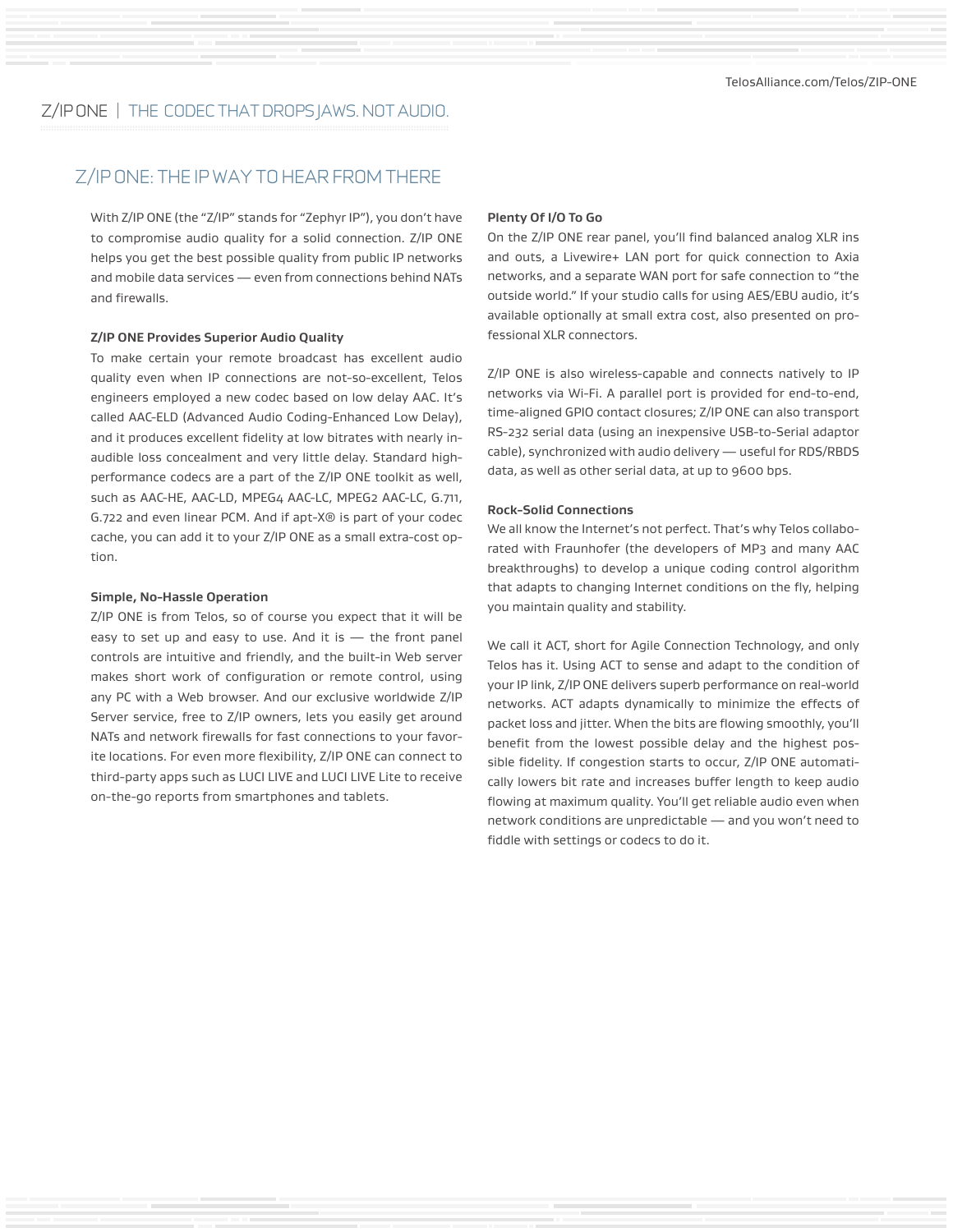TelosAlliance.com/Telos/ZIP-ONE

### Z/IP ONE | THE CODEC THAT DROPS JAWS. NOT AUDIO.

### FEATURES AND BENEFITS



**Slim, light, efficient.** Z/IP ONE is designed to take up the least space possible in your studio, TOC or remote kit. Z/IP ONE weighs less than 5 pounds and occupies only 1RU of rack space. And it draws less than 15 Watts of power – no cooling fans or "wall wart" power supplies here.



|             | <b>ABC</b>     | <b>DEF</b>              |                |             |  |
|-------------|----------------|-------------------------|----------------|-------------|--|
| 1           | $\overline{a}$ | $\overline{\mathbf{3}}$ | $\star$        | <b>AUTO</b> |  |
| <b>GHI</b>  | <b>JKL</b>     | <b>MNO</b>              | $\bullet$<br>٠ |             |  |
| 4           | 5              | 6                       | #              | <b>CONN</b> |  |
| <b>PQRS</b> | TUV            | <b>WXYZ</b>             |                |             |  |
|             | 8              | $\mathbf{9}$            | $\mathbf 0$    | <b>DISC</b> |  |
|             |                |                         |                |             |  |

**Easy, intuitive controls.** Z/IP ONE's clear, bright OLED front panel has an intuitive menu design that makes it easy to quickly find and use the tools you need. Just rotate the adjacent knob to highlight the option you want, and push to select. Top-level menu provides direct access to frequently-used Phonebook and auto-dial settings, as well as the Setup Wizard and on-screen help. When connected, send/receive meters and connection quality meter are displayed.

**Front Panel Dialing.** Some codecs make you dial connections using a PC interface — not very intuitive. Z/IP ONE puts its dialing controls right on the front panel, where they belong. **AUTO** button takes you right to your Phonebook for quick connection to saved locations; **CONN** key lets you dial on-the-fly, and pressing **DISC** *twice* ends the call and readies you for your next connection.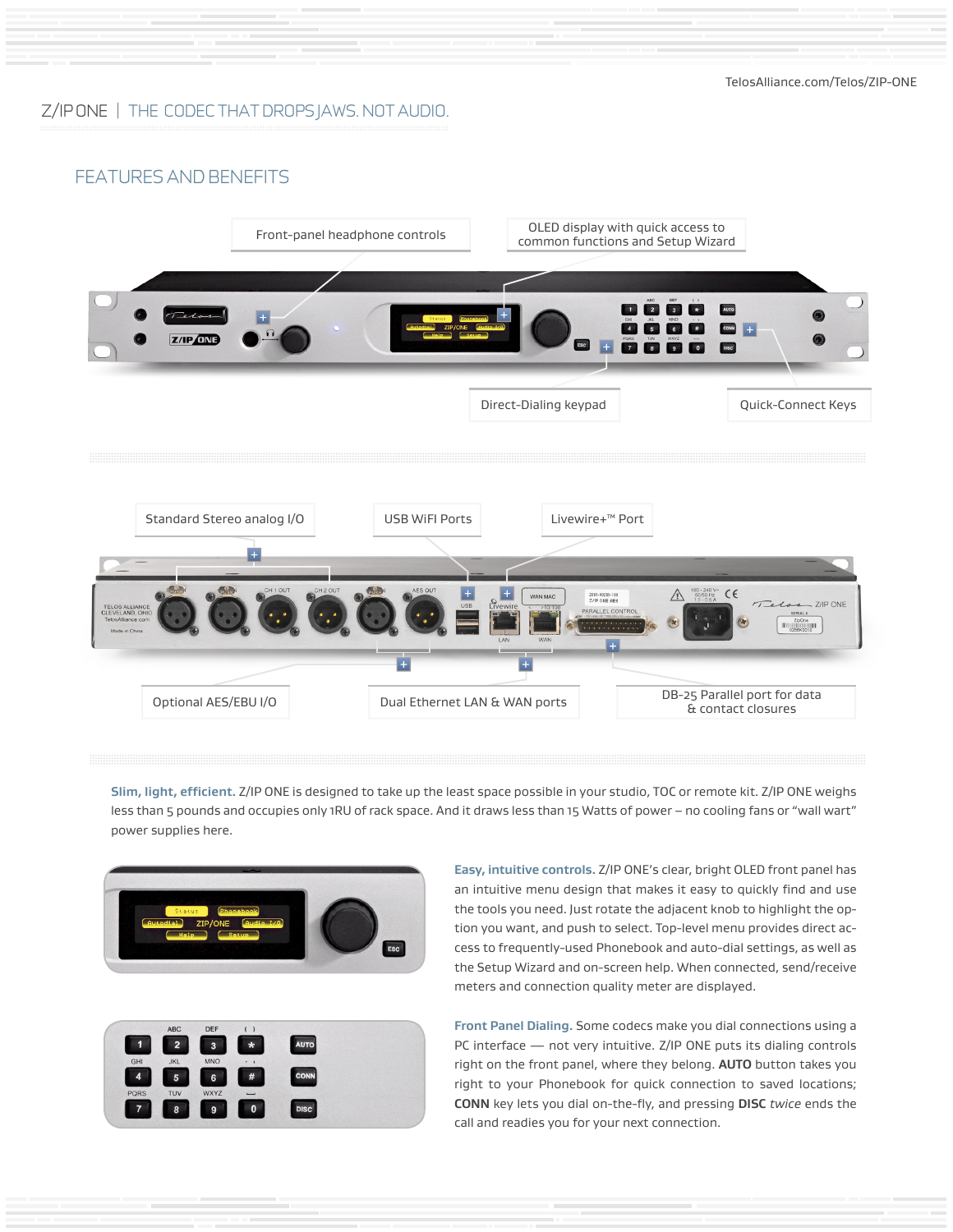

Built-in headphone port. Separate headphone amp at a remote? Not with Z/IP ONE. Plug your 'phones into the convenient front-panel jack. Turn the knob to set volume; push it to switch the headphone feed between Send and Receive audio. Sweet!



No wall-warts here. Telos gear uses telecom-grade internal power supplies, exclusively — no cheap external plug-ins to burn up or lose. Cool-running, auto-ranging supply with a standard IEC receptacle works anywhere in the world. Z/IP ONE is power-efficient, too — only draws 14.2 Watts.



Dual Ethernet ports. Every Z/IP ONE comes standard with Livewire+™ I/O, for easy, one-cable Ethernet audio and data connection to Axia AoIP networks. And to keep your studio network safe, there's a separate, firewalled WAN port for connecting your Z/IP ONE to the outside world.



Choose your I/O. In addition to Livewire+ I/O, every Z/IP ONE has stereo analog ins and outs, presented on professional, balanced XLR connectors. Want AES/EBU connections? No problem — AES I/O is available at a modest extra cost.



Data On Demand. The DB25 connector on the back panel provides contact closures (close-to-ground) inputs and outputs. There are 8 configurable open-collector outputs, and 8 open-collector inputs that provide time-aligned RS-232 data for remote control or RDS metadata, as well as GPIO signaling and control.



Go Wireless. No hard line? No problem. USB ports on Z/IP ONE rear panel let you connect via WiFi, with the matching USB WiFi stick included with every unit. WiFi, WLAN and UMTS/EVDO networks are supported.



Z/IP Server Connects You. NATS and firewalls are essential for security, but hard to navigate. Telos' complimentary, worldwide Z/IP Server service makes it easy to connect, by keeping track of every Z/IP ONE that's online, enabling you to traverse corporate firewalls and NAT layers and get on the air with just one click.



Smart(phone) Connections. Z/IP ONE connects to third-party apps, like LUCI LIVE and LUCI LIVE Lite. Your talent can call in with instant, on-the-go reports from their smartphone or tablet, whenever and from wherever the action is breaking — with stunning audio quality.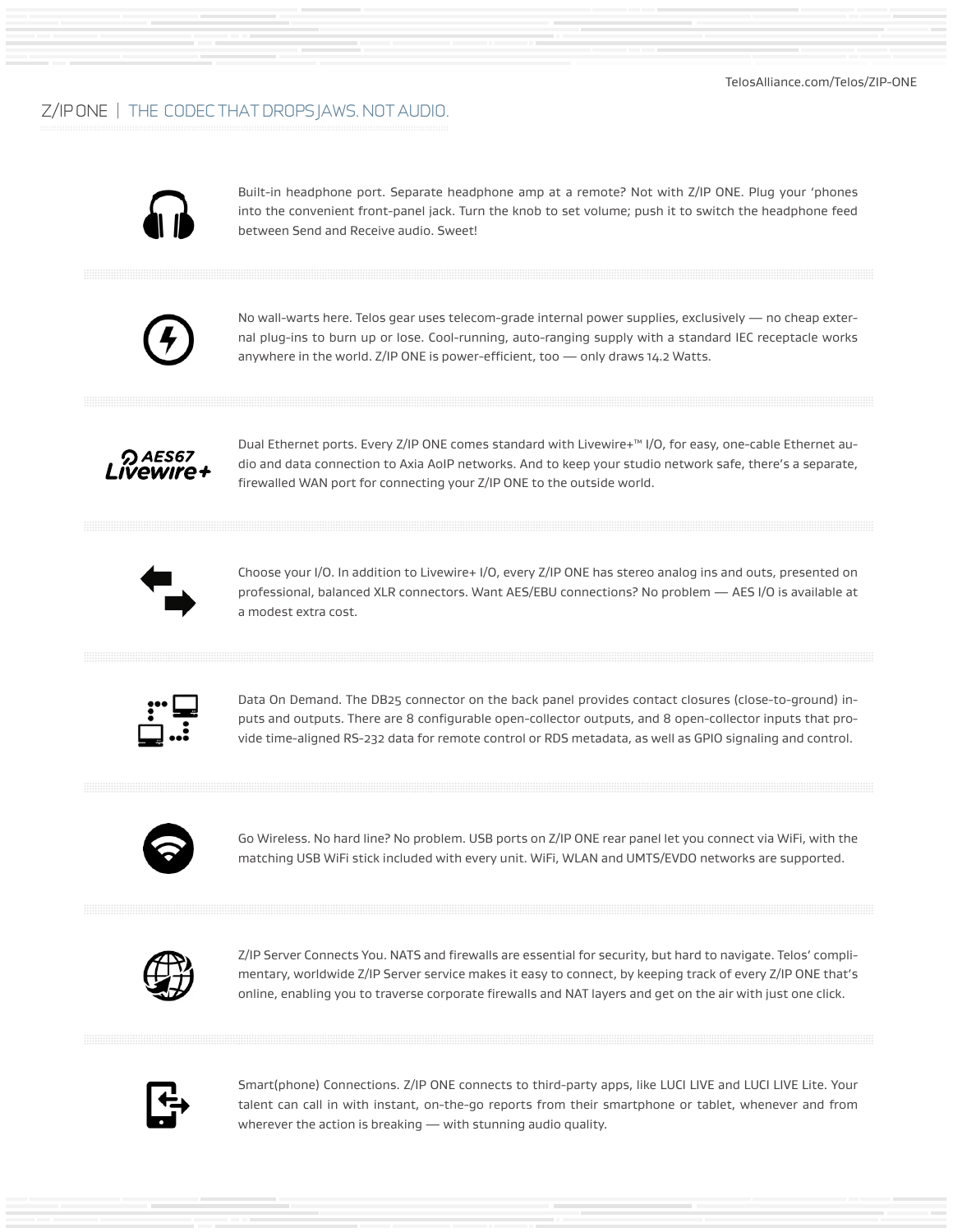## FAQS

### **What are the major differences between an Analog Z/IP ONE and the Z/IP ONE with AES?**

The AES/EBU design has a different main board with a digital audio controller. Differences between the two units include:

- $\triangleright$  Different analog input gain settings, particularly with respect ,to microphone gain,
- > Two additional XLRs on the back panel of the AES/EBU unit, and
- $\triangleright$  A ground stud near the power entry module on the back panel of the AES/EBU unit.

#### **Does the Z/IP ONE with AES still support analog audio?**

Yes. Analog inputs and outputs are still available with configurable gain, and even an available microphone boost setting.

#### **Can an analog Z/IP ONE be upgraded to use AES/EBU?**

No, sorry. This is a factory-only option and is not field-installable.

#### **Can I use AES and analog audio at the same time?**

Yes. Since the Z/IP ONE encodes just one stereo pair, you must choose which of the input options to use for encoding. However, decoded audio is simultaneously available on Analog, AES/ EBU, and Livewire+ outputs. You can even set the inputs to 'fail over' from Livewire+ to AES/EBU to Analog in case of input failures.

#### **What determines an input failure?**

Loss of frame synchronization is used to determine whether to change input sources from Livewire+ or AES/EBU. Silence is not considered.

### **I've never heard of N/ACIP compliance before. Why is that so important?**

Telos would love it if everyone purchased a Z/IP ONE codec! But there are other brands available, and the N/ACIP standard assures interoperability between different brands. This means that your Z/IP ONE supports G.711, G.722 and MPEG-1/2 Layer II, plus PCM, and can easily work with the other guys' codecs.

### **I've still got my original Zephyr XStream in the rack. Will it work with Z/IP ONE?**

Of course. Z/IP ONE is backward compatible with thousands of Telos Zephyr Xstreams in the field.

### **I can envision our cluster using a number of Z/IP ONEs. Is there any way to logically organize them all so they can talk to each other, or the outside world?**

Yes, Z/IP ONEs can be organized into groups. Groups make it easier for others to find you, and simplify the task of selecting a name for the device. For security, groups can be password protected, to prevent folks outside your organization from viewing the names of the Z/IP ONE units within your group. Of course, you can also create a list to allow selected people to access your group.

By design, every Z/IP ONE is initially configured to be a member of the "public" group. Beyond that, groups can be created at any time, and you may create as many groups as you need. Each Z/IP ONE may be assigned a name that is unique within your group.

### **You mentioned that Telos has something called a "Z/IP Server". Tell me more?**

We have a Z/IP Server service that's available, free, to Z/IP ONE owners worldwide. It provides a set of utilities that enhance the functionality of your Z/IP: a directory service, a presence service, NAT traversal service, and media relay service. Individual stations and organizations can also host their own, private Z/ IP Servers if they like. Download the manual if you'd like to learn how to set one up.

### **What's this "presence service" on the Z/IP Server that you mentioned?**

The "presence service" allows you to see the state of the other Z/IP ONE units in your "buddy" (or speed dial) list. This way, you know if the Z/IP ONE you want to connect to is online, offline or busy — before you even attempt the call! The status information is updated a few times per minute to keep the list up to date.

### **The Z/IP Server sounds really cool. But is there a way to make some of my Z/IP ONEs public, and keep the others restricted?**

Yes! Isn't it nice not having to remember all those pesky IP addresses? When you register with the Telos Z/IP server, your Z/IP ONE can select one the following visibility modes:

- **1.** Visible to all: Anyone is able to see your Z/IP's directory listing.
- **2.** Visible to group: Only visible to those devices that know your group's password. Of course, this option is not useful for the public group since anyone knows the public group's password.
- **3.** Hidden: Your Z/IP is not shown in the server directory. Others are still able to call you if they know your device's name and group.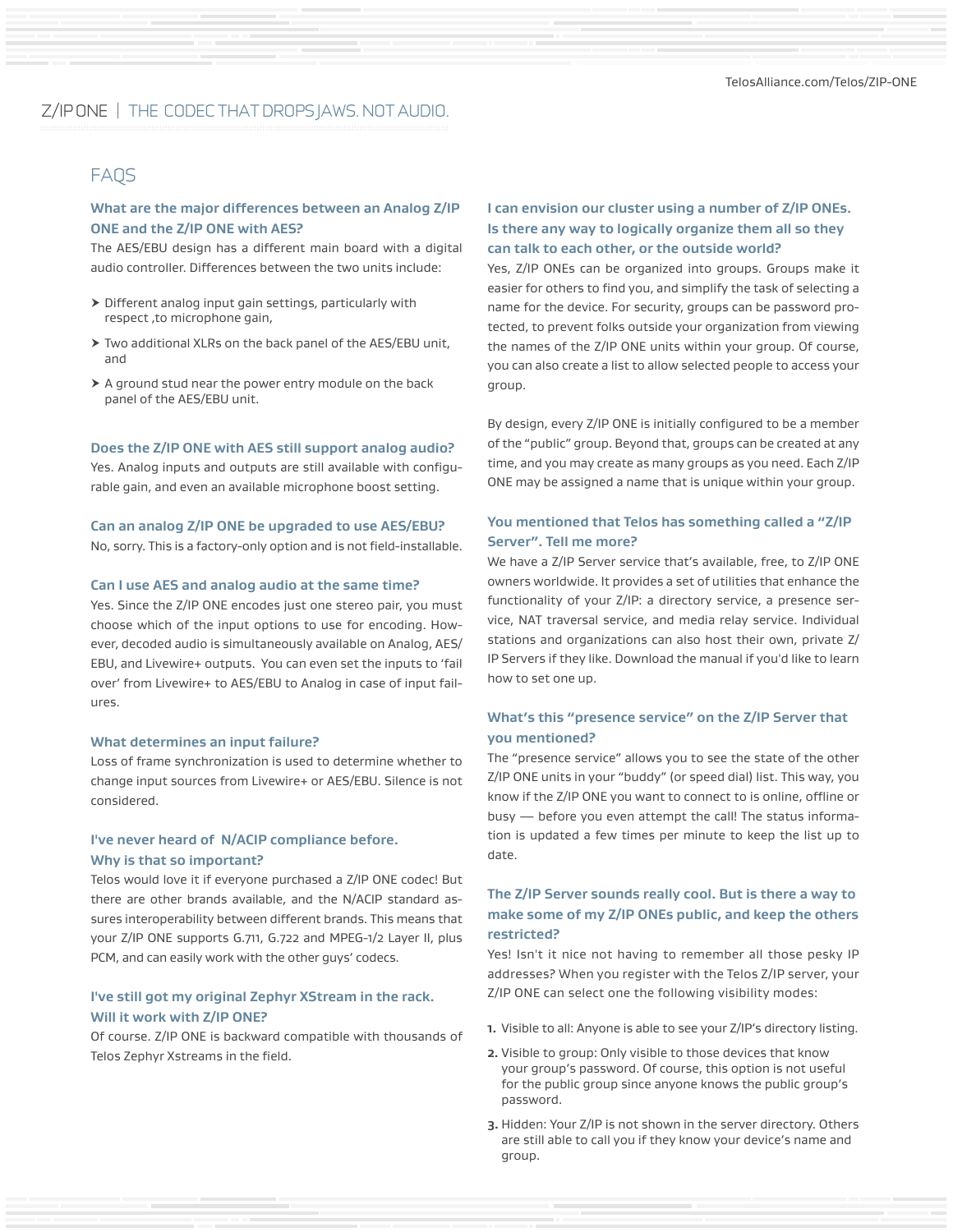#### **What exactly is a NAT?**

Network Address Translation (NAT) is a technique that allows multiple IP devices on a private network to share a single public IP address. A NAT device has two network ports, one for the "private side" (the LAN) and the other for the "public side" (the Internet). As the name suggests, the NAT router translates the internal IP addresses to the public IP address.

#### **How does the Z/IP Server help with NATs?**

Making NAT configuration changes is a pain. Your Z/IP ONE uses the Z/IP Server to detect when it is installed behind a NAT, and then determine the type of NAT. It is then able to accept calls from the outside without requiring you to make special configuration changes to your NAT. In addition to NAT traversal assistance, the Z/IP Server also allows you to see the status of your "buddy" devices, to get a directory listing of available devices, or to dial another device by name.

#### **Are all NATs the same?**

Sadly, no. There is no defined standard on how a NAT should behave. Each vendor implements the NAT functions in a proprietary manner. You may hear NATs described as "full cone", "restricted cone", "port restricted cone" or "symmetric". Not everyone agrees on the exact definition of these terms, and to date, there is no universal standard.

#### **How do NAT devices affect IP-Audio communication?**

Well, there's good news and bad news with NATs. The good news: NATs are a lower cost solution compared to obtaining multiple public addresses. They also add to security by hiding the internal structure of the network, and by allowing only prespecified direct contact via port forwarding (see below).

The bad news: internal devices are no longer reachable from the outside because the NAT does not know which internal device the packet is destined for. To get around this drawback, NATs have configuration capabilities which allow the user to forward specific ports to a given internal device or to add a single device DMZ (De-Militarized Zone), where this device is now visible to the public.

This is why Telos' complimentary Z/IP Server service is so useful: using Z/IP Server alleviates the trouble of manually configuring your device to route around NATs, by doing it for you.

### FAQS SPECIFICATIONS

#### **CONFORMANCE AND COMPATIBILITY**

▶ Conforms to N/ACIP (Open) Standards. Fully supports Session Initiation Protocol 2.0 (SIP). Compatible with TCP, UDP, DNS, Zephyr Xstream, Uncompressed PCM and other Internet Protocols.

#### **CODECS**

- h SIP: G.711, G.722, MPEG Layer2, MPEG AAC, MPEG 4 AAC LC, MPEG 2 AAC LC, Linear PCM, MPEG AAC-Enhanced Low Delay (ELD), High Efficiency AAC.
- ▶ Optional: apt-X Enhanced ® from CSR.

#### **CONNECTIONS:**

#### ANALOG

- ▶ 1x Stereo input, presented on two XLR-F connections
- ▶ 1x Stereo output, presented on two XLR-M connections

#### LIVEWIRE+

h 1x 100Base-T connections, presented on RJ-45

#### AES/EBU (OPTIONAL)

- > 1x Stereo Input, presented on one XLR-F connection
- h 1x Stereo Output, presented on one XLR-M connection

#### **NETWORK**

> 2x 100Base-T connections, presented on RJ-45 (1x LAN, 1x WAN)

#### USB

 $\geq$  2x A-Type, Female

#### PARALLEL (GPIO)

 $\triangleright$  1x DB25, Male

#### **AUDIO:**

#### ANALOG LINE INPUTS:

- > Input Impedance: 6K Ohm differential
- $\triangleright$  Input Range: Selectable, Line (+4 dBu nominal), Microphone (-50dBu nominal)
- > Selectable Phantom power

#### ANALOG LINE OUTPUTS:

- > Output Impedance: 50 Ohm differential
- ▶ Output Clipping: +22dBu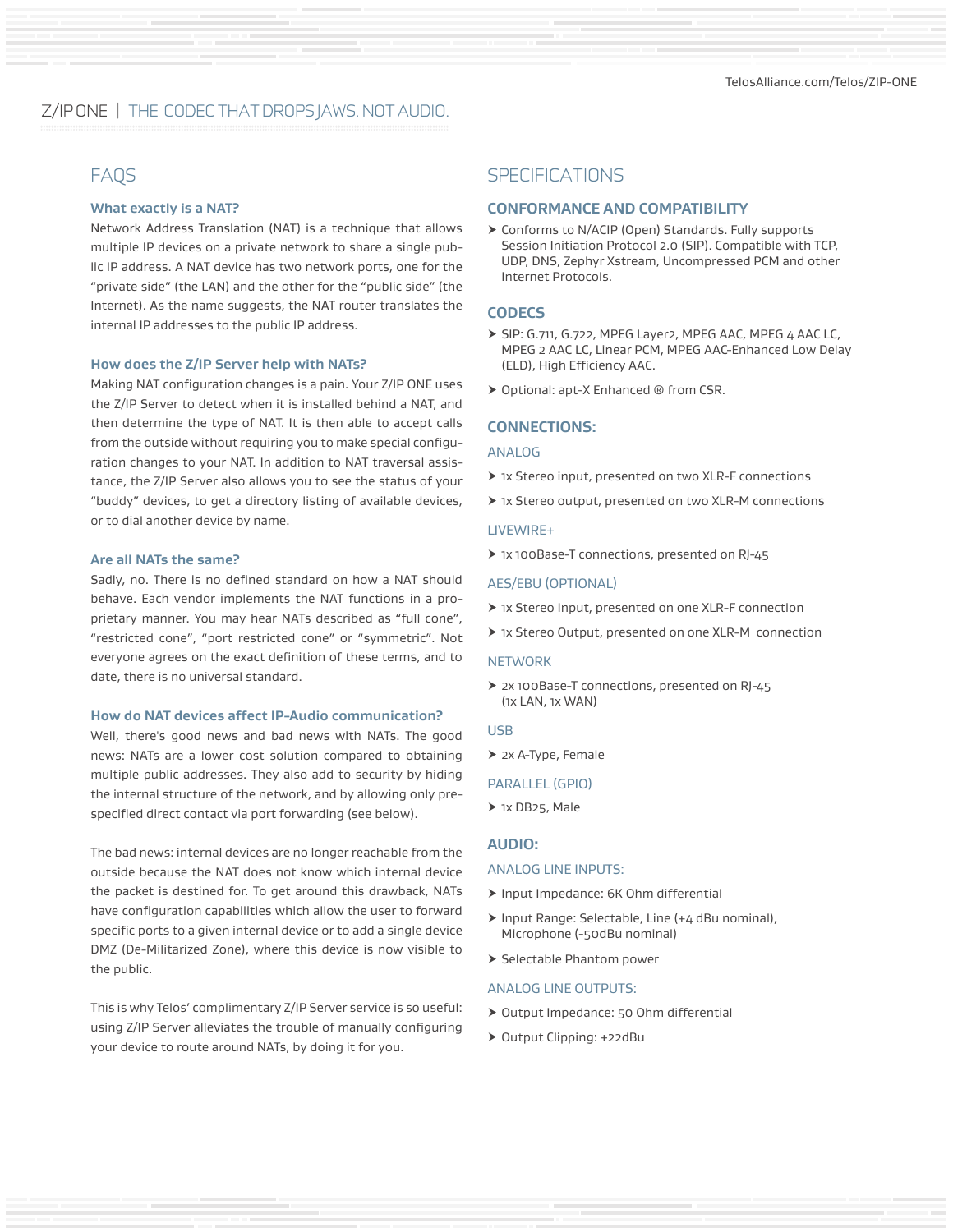### DIGITAL AUDIO INPUTS AND OUTPUTS

- ▶ Reference Level: +4 dBu (-20 dB FSD)
- > Impedance: 110 Ohm, balanced
- > Signal Format: AES3 (AES/EBU)
- > AES3 Input Compliance: 24-bit with sample rate conversion
- ▶ AES3 Output Compliance: 24-bit
- > Digital Reference: Internal (network timebase) or external reference 48 kHz, +/- 2 ppm
- $\triangleright$  Internal Sampling Rate: 48 kHz
- ▶ Input Sample Rate: 32 kHz to 192 kHz
- ▶ Output Sample Rate: 48, 44.1 or 32 kHz, or "sync to input" (auto-matches rate and clock from AES/EBU input)
- h A/D Conversions: 24-bit, Delta-Sigma, 256x oversampling
- > D/A Conversions: 24-bit, Delta-Sigma, 256x oversampling

#### FREQUENCY RESPONSE

▶ Any input to any output: +/- 1dB 25- 20 kHz

#### **HEADROOM**

 $\geq 18$  dB

### SPECIFICATIONS ARCHITECT SPECIFICATIONS

#### DYNAMIC RANGE

- > 87dB Unweighted
- > 90 dB "A" Weighted

#### TOTAL HARMONIC DISTORTION + NOISE

 $> 0.03\%$  @ +12dBu, 1 kHz Sine

#### CROSSTALK ISOLATION

 $\geq$   $>$  80 dB

#### POWER SUPPLY AC INPUT

- h Auto-ranging supply, 90VAC to 240VAC, 50 Hz to 60 Hz, IEC receptacle, internal fuse
- > Power consumption: 14.2 Watts

#### OPERATING TEMPERATURES

▶ 0-40 degrees C (32-104 degrees F), stirred air

#### **DIMENSIONS**

- $\geq$  19" (48.3 cm) standard rack mounting front panel
- $\triangleright$  1.75" (4.5 cm) height, 6.5" (16.51 cm) depth
- > Shipping Weight: 8 lbs. (3.62 kg)
- $\triangleright$  Shipping Dimensions: 24" x 14" x 6" (61 cm x 35.6 cm x 15.25 cm)

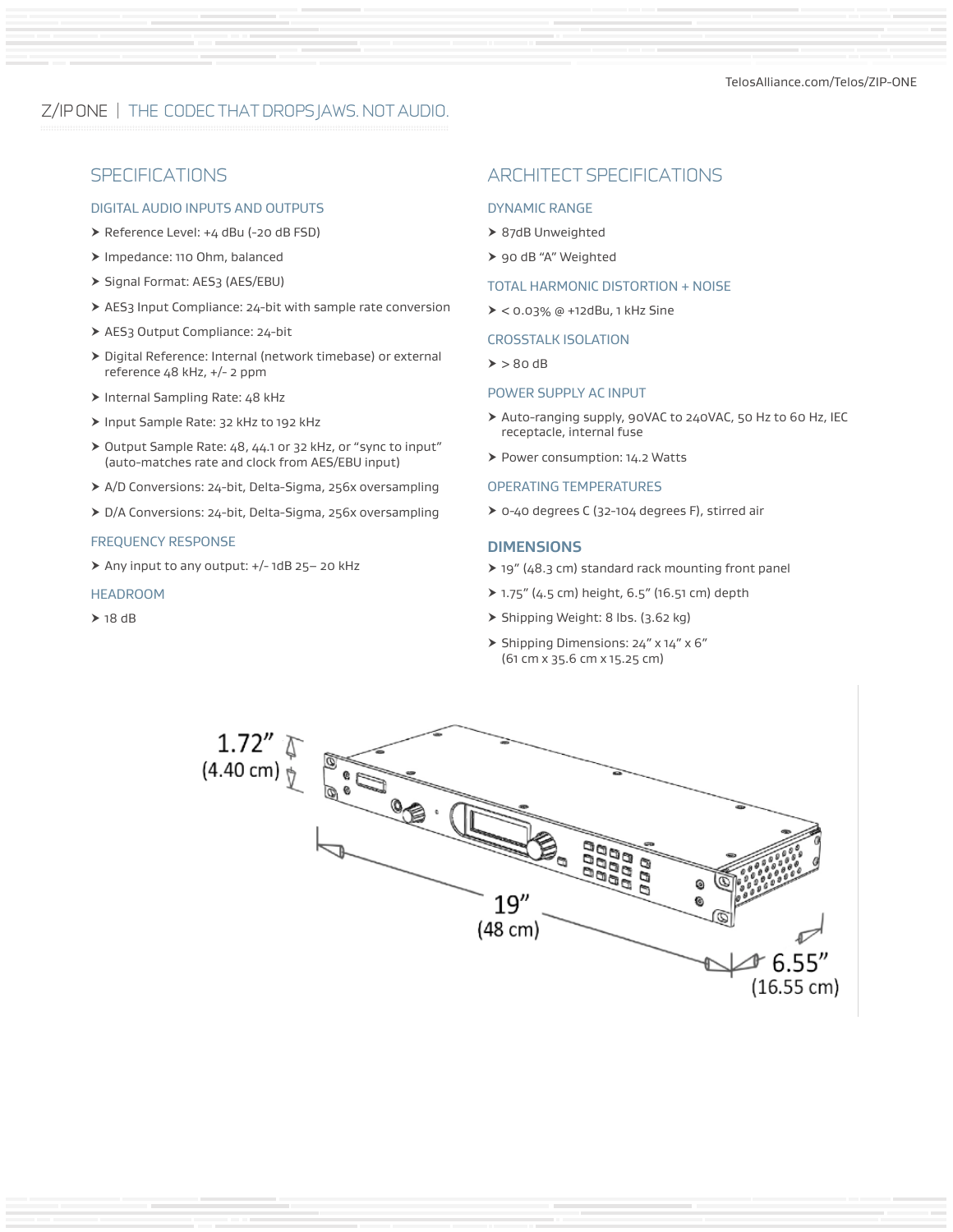### ARCHITECT SPECIFICATIONS

#### **Specification Overview**

The following describes an appliance, normally used in a pair in diverse locations, for transporting high-quality, stereo audio over private (WAN) and public (Internet) IP connections. The unit shall operate in several modes and with several stream setup protocols, as well as offer both contemporary and legacy audio codecs for maximum flexibility and compatibility with other IP codecs. The device shall be fully compliant with the N/ACIP standard, established by the EBU <http://tech.ebu.ch/ docs/tech/tech3326.pdf>, which describes inter-connectivity of IP-connected audio codecs.

The unit shall additionally offer connectivity, convenience, and performance far in excess of the N/ACIP standard. The unit shall incorporate numerous features and services affording a simple and automatic approach to connecting with other identical units, as well as comprehensive configuration and operation choices to obtain optimal audio performance over typical IP links.

The device shall be of a professional design, suitable for use by broadcasters, net-casters, content creators, news reporters and bureaus, and others requiring either instant, convenient, and simple audio connectivity with other units, or those needing reliable, 24/7 unattended operation. The appliance shall feature professional audio inputs and outputs and a selection of popular, state-of-the-art audio coding algorithms at a wide selection of bit rates.

The unit will also offer convenient front-panel monitoring and basic configuration, browser-based remote monitoring and configuration, and effective GPIO-based remote control and event monitoring.

The device will afford audio, connection and GPIO status, and streaming confidence monitoring via a front-panel headphone connection, rear-panel professional outputs, and a self-contained HTTP server.

Through its design philosophy and best practices in a contemporary IP network environment, this device shall be suitable for short-term voice-over and remote broadcasts, long-form program feeds, remote talent connection, full-time 24/7 audio links such as STL, and world-wide inter-city relay applications.

#### **Physical**

The appliance shall consist of a 1RU, 19" standard rack-mount enclosure. The front panel shall be an attractive, functional design with a bright, clear OLED-based display, combination navigation/selection rotary encoder, "back" or "ESC" button, combination dialing/alphanumeric keypad, dedicated AUTO, CONNect, and DISConnect buttons, headphone jack, and headphone volume control. The appliance shall be silent in operation, fanless, and connect to AC power via an IEC power entry module. AC power input shall be of universal design, accommodating worldwide standard AC power voltages and frequencies.

The rear panel shall provide analog audio inputs via two XLR-F bulkhead connectors for Left and Right audio, and analog outputs on two XLR-M bulkhead connectors for Left and Right audio. All audio inputs, outputs and streams shall be stereo. The rear panel shall provide two Ethernet/IP (network) connections on standard RJ-45 bulkhead connectors. Though flexible for alternate configurations, the RJ-45 Ethernet connectors shall be labeled "WAN" and "Livewire+ LAN". The Livewire+ LAN port may be used to connect with a Livewire+ AoIP network, including AES I/O devices.

#### **Audio, GPIO, and Data Input and Output**

The appliance shall offer analog and Livewire+ audio input and output with software-selectable audio I/O levels to accommodate professional broadcast equipment connections. The analog audio input, presented via bulkhead XLR-F connectors, shall be selectable for professional line level (+4 dBu) or mic level (-50 dBu, adjustable). When selected as mic level inputs there shall be an option to supply phantom power for condenser mics.

The AoIP audio I/O functionality (Livewire+ RJ-45 Ethernet port) shall be fully compatible with the Livewire+ AoIP standard, including compatibility with iProbe and Pathfinder functions.

The device shall offer two USB ports on the rear panel. These ports shall support an approved WiFi radio and a USB to RS-232 Serial Data adapter. An approved WiFi radio shall be included with the product, and the user interface shall support its use in specifying and connecting to WiFi Access Points whether unencrypted or secured, using WEP, WPA, or WPA2 encryption protocols. An optional USB to RS-232 Serial Data adapter shall be available from Telos.